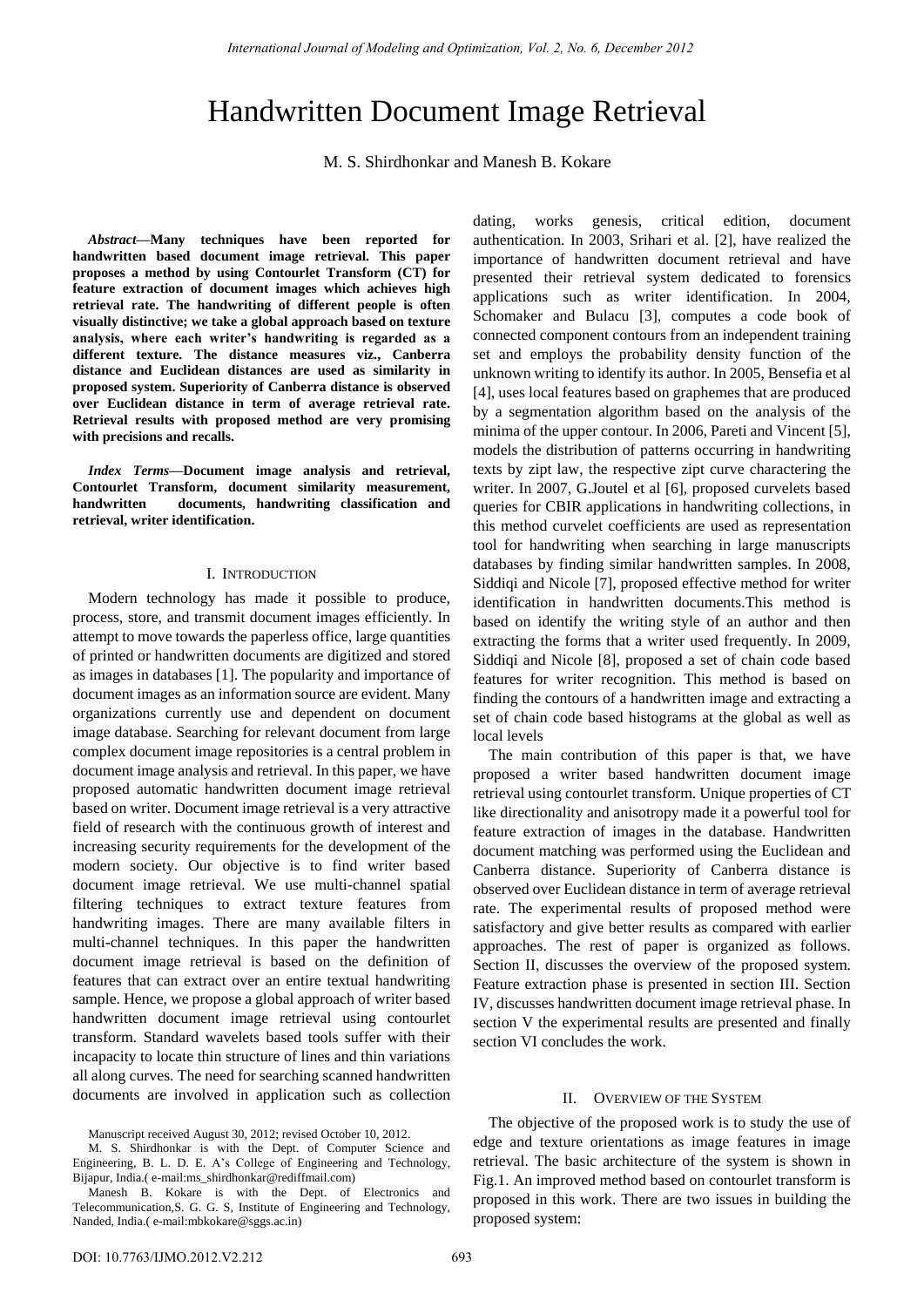- 1) Every image in the image data base is to be represented efficiently by extracting significant features.
- 2) Relevant images are to be retrieved using similarity measures between query and every image in the image database.



The performance of the proposed system can be tested by retrieving the desired number of the handwritten document images from the document image database. The average retrieval rate is the main performance measures in the proposed system.

#### III. FEATURE EXTRACTION PHASE

Multiscale and time-frequency localization of an image is offered by wavelets. But, wavelets are not effective in representing the images with smooth contours in different directions. Counterlet Transform (CT) addresses this problem by providing two additional properties viz., directionality and anisotropy [9].which are defined as:

Directionality: The representation should contain basis elements oriented at a variety of directions, much more than the few directions that are offered by wavelets.

Anisotropy: To capture smooth contours in images, the representation should contain basis elements using a variety of elongated shapes with different aspect ratios.

Contourlet transform is a multiscale and directional representation that uses first a wavelet like structure for edge detection and then a local directional transform for contour segment detection.In the double filter bank structure, Laplacian Pyramid (LP) is used to capture the point discontinuities and then followed by a directional filter bank (DFB), which is used to link these point discontinuities into linear structures. The contourlets have elongated supports at various scales, directions and aspect ratios. This allows contourlets to efficiently approximate a smooth contour at multiple resolutions. In the frequency domain, the contourlet transform provides a multiscale and directional decomposition. Contourlet transform is simple and flexible but it introduces redundancy (up to 33%) due to the LP stage. These properties of CT i.e. directionality and anisotropy made it a powerful tool for content based image retrieval.

### *A. Laplacian Pyramid Decomposition*

To obtain multiscale decomposition LP is used. LP decomposition at each level generates a down sampled low pass version of the original image and difference between the original and the prediction that results in a band pass image. The LP decomposition is shown in Fig.2. In LP decomposition process, *H* and *G* are one dimensional low pass analysis and synthesis filters respectively. *M* is the sampling matrix. Here, the band pass image obtained in LP decomposition is then processed by the DFB stage. LP with orthogonal filters provides a tight frame with frame bounds equal to 1. In LP decomposition of an image,  $f(i, j)$  represent the original image and its low pass filtered version is *f* lo (*i*, *j*) and the prediction is  $f(i, j)$ . The prediction error is given by

$$
Pe(i, j) = f(i, j) - f(i, j)
$$
 (1)

The directional decomposition is performed on *P*e (*i*, *j*) as it is largely decorrelated and requires less number of bits than  $f(i, j)$ . In equation (1), *Pe* (*i*, *j*) represents a band pass image. Further decomposition can be carried by applying equation (1) on  $f$  lo  $(i, j)$  iteratively to get  $f$  l1  $(i, j)$ ,  $f$  l  $2(i, j)$ ... f ln  $(i, j)$ , where 'n' represents the number of pyramidal levels. In LP reconstruction the image is obtained by simply adding back the difference to the prediction from the coarse image.



Fig. 2. LP Decomposition (One Level)

#### *B. DFB Decomposition*

DFB is designed to capture the high frequency content like smooth contours and directional edges. Several implementations of these DFBs are available in the literature[10].This DFB is implemented by using a k-level binary tree decomposition that leads to 2k directional sub-bands with wedge shaped frequency partitioning as shown in Fig.4. But the DFB used in this work is a simplified DFB , which is constructed from two building blocks. The first one is a two-channel quincunx filter bank with fan filters. It divides a 2-D spectrum into two directions, horizontal and vertical. The second one is a shearing operator, which amounts to the reordering of image pixels. Due to these two operations directional information is preserved. This is the desirable characteristic in system to improve retrieval efficiency. Band pass images from the LP are fed to DFB so that directional information can be captured. The scheme can be iterated on the coarse image. This combination of LP and DFB stages result in a double iterated filter bank structure known as contourlet filter bank, which decomposes the given image into directional sub-bands at multiple scales

## IV. HANDWRITTEN DOCUMENT IMAGE RETRIEVAL PHASE

 *A. Feature Database Creation*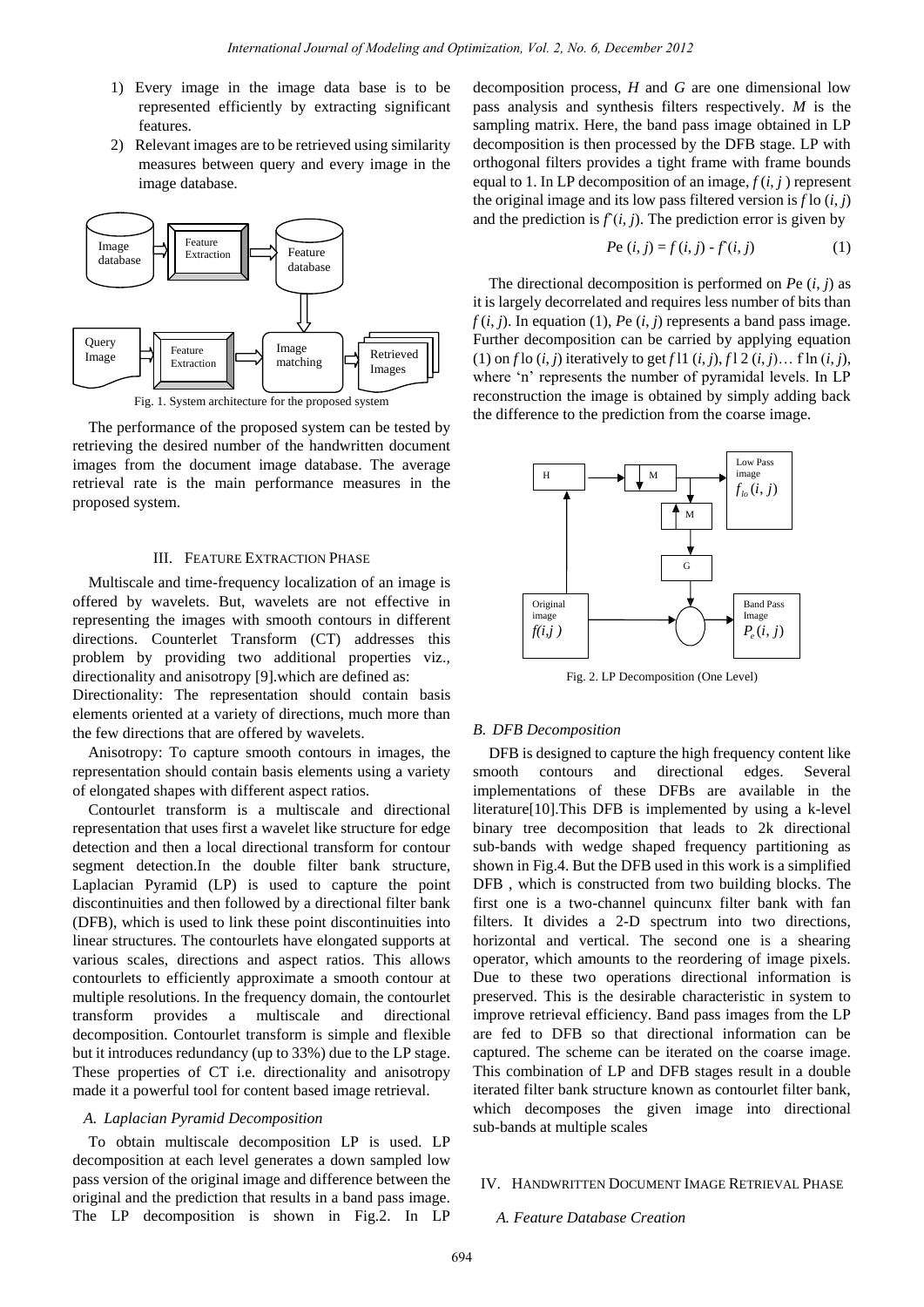To conduct the experiments, each image from database is decomposed using CT with a 4 level (0, 2, 3, 4) LP decomposition. At each level, the numbers of directional subbands are 3, 4, 8 and 16 respectively. These parameters results in a 32 dimensional feature vector. To construct the feature vectors of each image in the database, the Energy and Standard Deviation (STD) were computed separately on each subband and the feature vector was formed using these two parameter values and normalized. The retrieval performance with combination of these two feature parameters always outperformed that using these features individually. The Energy and Standard Deviation of subband is computed as follows

$$
E_k = \frac{1}{M \times N} \sum_{i=1}^{M} \sum_{j=1}^{N} |W_k(i, j)| \qquad (2)
$$

$$
\sigma_{k} = \left[\frac{1}{M \times N} \sum_{i=1}^{N} \sum_{j=1}^{M} (W_{k}(i, j) - \mu_{k})^{2}\right]^{\frac{1}{2}}
$$
(3)

where  $W_k(i, j)$  is the  $k^{th}$  contourlet decomposed subband,  $M \times N$  is the size of contourlet decomposed subband, and  $\mu_k$  is the mean of the  $k^{th}$  subband. The resulting feature vector using energy and standard deviation are  $f_E = \begin{bmatrix} E_1 & E_2 & \dots & E_n \end{bmatrix}$  and  $\bar{f}_{\sigma} = [\sigma_1 \quad \sigma_2 \quad ... \quad \sigma_n]$ respectively. So combined feature vector is

$$
\bar{f}_{\sigma\mu} = [\sigma_1 \quad \sigma_2 \quad \dots \quad \sigma_n \quad E_1 \quad E_2 \quad \dots \quad E_n]
$$
 (4)

We normalized the feature vector and by applying the following statistical normalization method given in Eq. (5) and (6) respectively.

$$
\frac{\overline{f}}{f_{VE}} = \frac{f_E - \mu_{\tilde{f}_E}}{\sigma_{\tilde{f}_E}}
$$
\n(5)\n
$$
\frac{\overline{f}}{f_{V\sigma}} = \frac{\overline{f}_{\sigma} - \mu_{\tilde{f}_{\sigma}}}{(6)}
$$

where  $\mu_{\bar{f}_E}$ ,  $\mu_{\bar{f}_\sigma}$  and  $\sigma_{\bar{f}_E}$ ,  $\sigma_{\bar{f}_\sigma}$  are the mean and the standard deviation of  $f_E$ ,  $f_{\sigma}$  respectively. Finally, the resultant feature vector will be the combined normalized vector  $f_v$ .

 $\sigma_{\scriptscriptstyle f_{\sigma}}$ 

$$
f_V = \left[\overline{f}_{VE} \overline{f}_{V\sigma}\right] \tag{7}
$$

For the creation of feature database, the above procedure is repeated for all the images in the database and these feature vectors are stored in the feature database

#### *B. Document Matching*

There are several ways to work out the distance between two points in multidimensional space. The most commonly used is the Euclidean distance measure. It can be considered the shortest distance between two points. We have used Canberra distance and Euclidean distance as similarity measure. If x and y are the feature vectors of the database and query image respectively, and have dimension *d*, then the Canberra distance is given by Eq. 8

Canb (x, y) = 
$$
\sum_{i=1}^{d} \frac{|x_i - y_i|}{|x_i| + |y_i|}
$$
 (8)

and Euclidean distance is given by Eq. 9.

$$
Ed(x, y) = \sqrt{\sum_{i=1}^{d} (x_i - y_i)^2}
$$
 (9)

The average retrieval rate for the query image is measured by counting the number of handwritten document images from the same category which are found in the top "N" matches. In this work, retrieval performance of the proposed method is compared using Euclidean distance and Canberra distance as similarity measures. Euclidean distances are always not the best similarity measure. Because, the distances in each dimension are squared before summation, results in large dissimilarity. It is observed that results with Canberra distance are superior over Euclidean distance of average retrieval rate.

#### V.EXPERIMENTAL RESULTS

## *A. Image Database*

The handwritten document images were collected using either black ink or blue ink (No pen brands were taken into consideration), on a white A4 sheet of paper, with one handwriting document image per page. A scanner subsequently digitized the document, contained on each page, with a resolution of 256 x 256 pixels. A number of experiments were carried out to show the effectiveness of the proposed system. A group of 10 writers are selected for 16 specimen handwritten document which make the total of 10x16=160 handwritten document database.

## *B. Retrieval Performance*

For each experiment, one image was selected at random as the query image from each writer and thus retrieved images were obtained. Then the users asked to identify those images that are related to their expectations from the retrieved images. Table1 resumes the precision rates for different image requests of the database.

TABLE I: AVERAGE PRECISION AND RECALL VALUES FOR DATABASE USING TWO DISTANCE MEASURE

| Convol 1 NO DISTRINGE INIERSORE |                                |                |                               |             |  |  |
|---------------------------------|--------------------------------|----------------|-------------------------------|-------------|--|--|
|                                 | CT using Euclidean<br>distance |                | CT using Canberra<br>Distance |             |  |  |
| Number of<br>Top<br>matches     | Precision<br>$\%$              | Recall<br>$\%$ | Precision<br>$\%$             | Recall<br>% |  |  |
| Top 1                           | 100                            | 6.25           | 100                           | 6.25        |  |  |
| Top 2                           | 95                             | 11.87          | 95                            | 11.87       |  |  |
| Top 5                           | 74                             | 23.25          | 94                            | 25.6        |  |  |
| Top 8                           | 66                             | 33.13          | 76                            | 38.10       |  |  |
| Top 10                          | 62                             | 38.75          | 76                            | 47.50       |  |  |
| Top 15                          | 50                             | 46.87          | 63                            | 58.75       |  |  |
| Top 20                          | 43                             | 53.75          | 57                            | 71.25       |  |  |